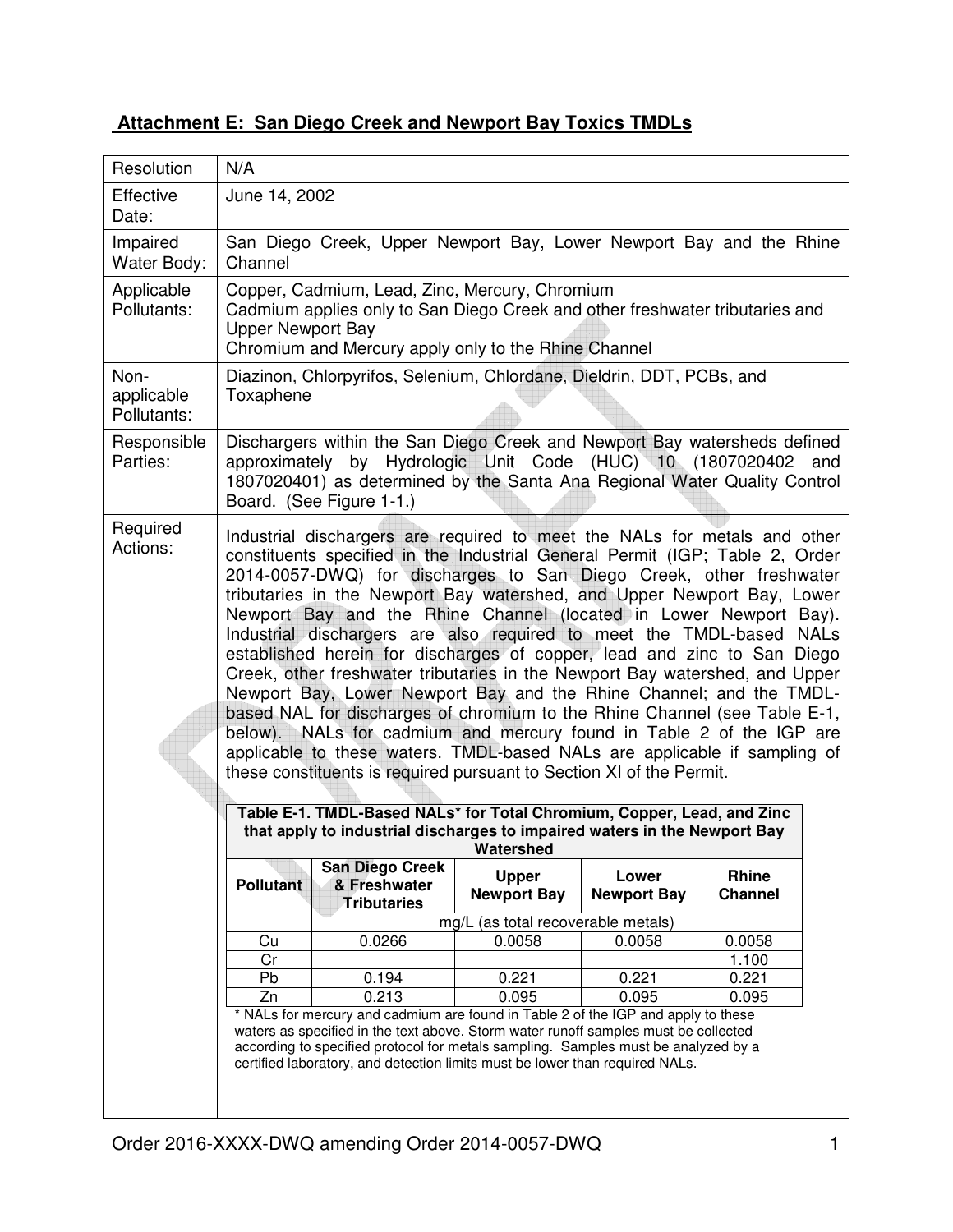Dischargers must update their monitoring programs and SWPPPs to include the applicable TMDL-based NALs.

Dischargers in compliance with the IGP requirements (2014-0057-DWQ), the NALs in Table 2, and the TMDL-based NALs in Table E-1, will be considered to meet the requirements of the San Diego Creek and Newport Bay Toxics TMDLs. The Regional Water Board may also require Dischargers to implement additional actions to reduce toxic discharges based on a sitespecific analysis.

Industrial dischargers will be required to report TMDL monitoring results using the Stormwater Multiple Application and Report Tracking System (SMARTS).

TMDL documents are available at: http://www.waterboards.ca.gov/santaana/water\_issues/programs/tmdl/tmdl\_toxics.shtml

## **Fact Sheet for San Diego Creek and Newport Bay Toxics TMDLs**

==================================

## **TMDL Summary**

The San Diego Creek and Newport Bay Toxics Total Maximum Daily Loads (Toxics TMDLs) were promulgated by USEPA in 2002. The toxic pollutants identified were diazinon, chlorpyrifos, selenium, cadmium, copper, lead, zinc, PCBs, DDT chlordane, dieldrin, toxaphene, mercury and chromium. Exposure to toxic substances may result in adverse impacts to humans or other living organisms. Adverse impacts may include cellular injury, mutagenic impairment, reduced reproductive success, and carcinogenic responses. The impacts of greatest concern in these water bodies are bioaccumulation in aquatic organisms to levels which could harm human health when fish or shellfish are consumed; and concentrations in water, sediment or biota that cause adverse effects in aquatic life or aquatic-dependent species.

The Toxics TMDLs identify many sources of toxic pollutants to San Diego Creek and Newport Bay. In cases where it was feasible, individual allocations were established for each source. However, insufficient information was available to support delineation of individual Wasteload Allocations (WLAs) for each NPDES-permitted discharge; therefore, the Toxics TMDLs include an allocation for the category "Other NPDES permittees." This WLA category includes discharges covered under the Industrial General Permit (IGP).

Resolution No. R8 2007-0024 as amended by Resolution No. R8-2011-0037 replaces the WLAs for PCBs, dieldrin, DDT, chlordane, and toxaphene in the Toxics TMDLs. These resolutions did not assign WLAs to IGP dischargers; therefore, no additional requirements in the Permit are necessary to comply with the Toxics TMDLs for these pollutants. Diazinon, chlorpyrifos, and selenium are included in the Toxics TMDLs, but WLAs for these parameters were not assigned to the "Other NPDES permittees" so they do not apply to IGP dischargers. No additional requirements in the IGP are necessary to comply with the Toxics TMDLs for the pollutants described.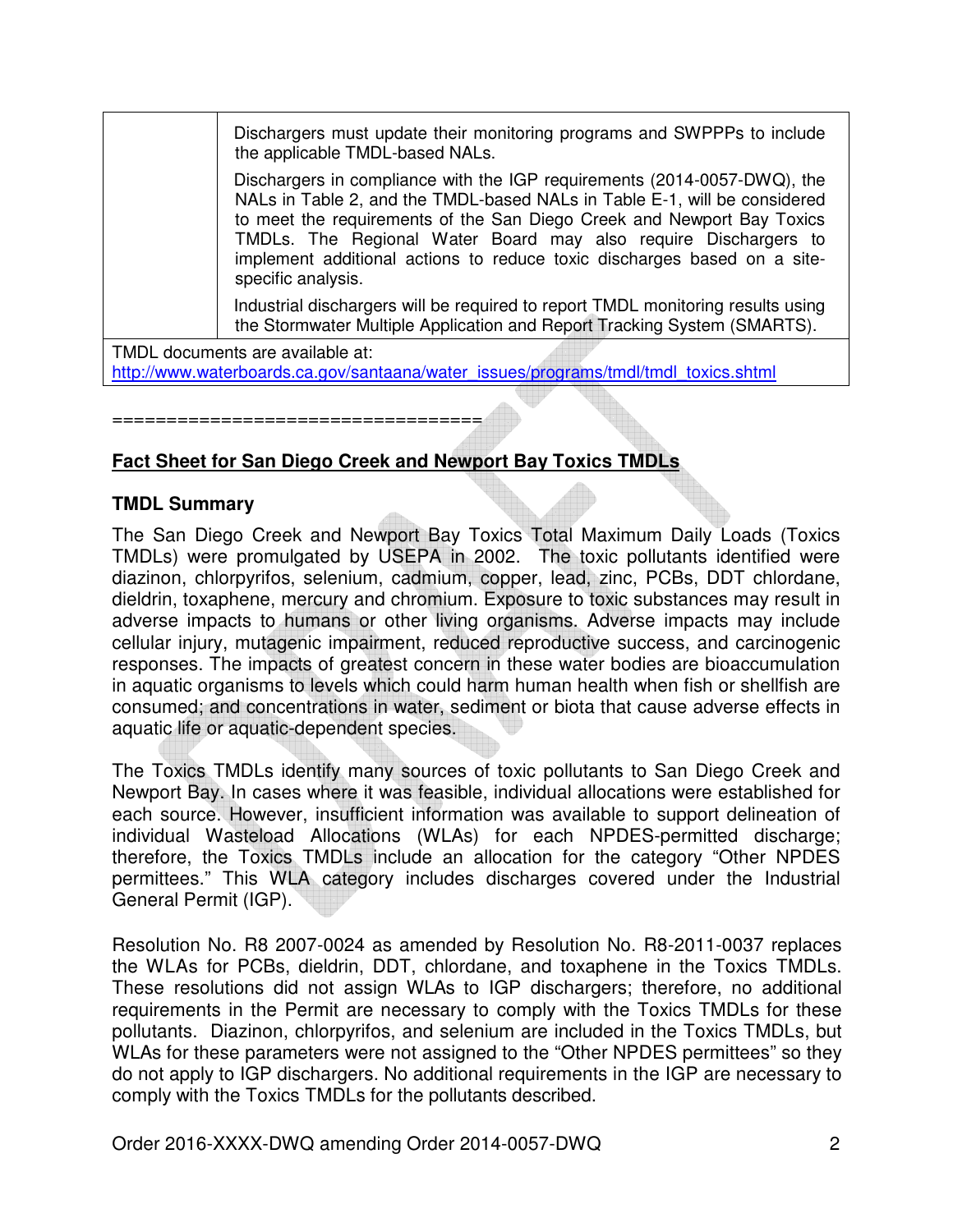USEPA's Toxics TMDLs for San Diego Creek and Newport Bay (2002) include WLAs for "Other NPDES permittees" that would apply to IGP permittees if there is a potential for their facilities or operations to result in discharges of copper, cadmium, zinc and lead (Metals TMDLs) in storm water runoff to fresh and saltwater bodies in the Newport Bay Watershed and for discharges of mercury and chromium in stormwater runoff to the Rhine Channel:

- Concentration-based WLAs were assigned to sources that discharge directly to Newport Bay. WLAs for copper, lead and zinc apply to Upper and Lower Newport Bay, and the Rhine Channel, located in Lower Newport Bay. WLAs for cadmium only apply to Upper Newport Bay.
- Concentration-based WLAs were assigned to sources that discharge to San Diego Creek and other freshwater tributaries; the freshwater WLAs are hardness dependent. These allocations for copper, cadmium, zinc and lead apply to all freshwater discharges to San Diego Creek, Santa Ana-Delhi Channel, Big Canyon Channel, East Costa Mesa Channel and other freshwater tributaries in the Newport Bay Watershed.
- Concentration-based WLAs for mercury and chromium were assigned for sources that discharge to the Rhine Channel<sup>1</sup>.

Additional TMDL details and TMDL documents are available on the Santa Ana Water Board's website at: http://www.waterboards.ca.gov/santaana/water\_issues/programs/tmdl/tmdl\_toxics.shtml

## **TMDL-based NALs and Industrial General Permit Requirements**

The monitoring requirements in Section XI of the IGP ensure that if there is the potential for facilities to discharge pollutants, such as those identified in the Toxics TMDLs, dischargers must analyze their storm water runoff samples for those constituents and compare the concentrations to Numeric Action Levels (NALs) shown in Table 2 (page 43 of Order 2014-0057-DWQ) and the TMDL-based NALS shown Table E-1 in this attachment. TMDL-based NALs are being established for the metals in the Toxics TMDLs that have WLAs that are more stringent than the NALs in Table 2, or for which a NAL has not been established (i.e., chromium). The TMDL-based NALs were developed from the WLAs in the Toxics TMDLs. The TMDL WLAs are given as dissolved metals concentrations. The dissolved metals concentrations were converted into total concentrations for use as NALs, using appropriate conversion factors, to be consistent with the NALs in Table 2 of the permit. The TMDL-NALs in Table E-1 are based on a hardness of 197 mg/L since this hardness value is associated with storm water.

 $\overline{\phantom{a}}$ <sup>1</sup> WLAs for chromium and mercury do not apply to discharges that occur outside of the Rhine Channel.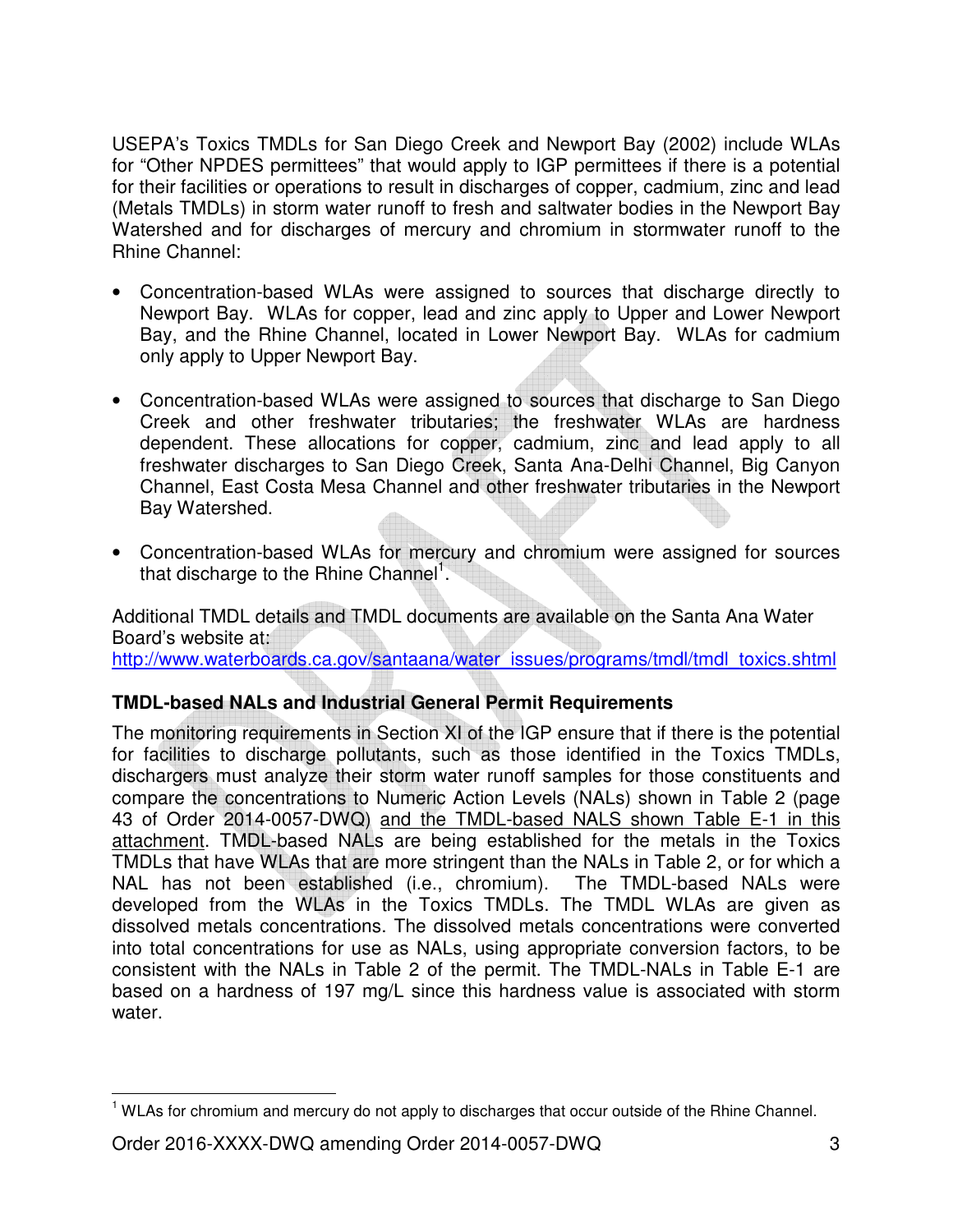If the applicable NALs in Table 2 of the Permit or the TMDL-based NALs in Table E-1 in this attachment are exceeded, the discharger is subject to Exceedance Response Actions (ERAs) in Section XII. The ERA requirement is consistent with the recommended implementation actions in the Toxics TMDLs. Minimum BMPs (Section X.H.1) are also required in the Industrial General Permit that could reduce discharges of pollutants identified in the Toxics TMDLs by minimizing the contact of industrial materials and activities to storm water through source control BMPs.

## **Required Actions**

Facilities covered by the Industrial General Permit within the San Diego Creek and Newport Bay watershed shall comply with the Industrial General Permit, including the NALs in Table 2, and with the TMDL-based NALs for copper, chromium, lead and zinc in Table E-1 of this attachment to comply with the Toxics TMDLs if sampling of these constituents is required pursuant to Section XI. Samples must be analyzed by a certified laboratory, and method detection limits must be lower than required NALs.

The Regional Water Boards retain the authority to require industrial dischargers to revise their SWPPPs, ERA Reports, or monitoring programs if warranted, as well as to direct a discharger to obtain an individual NPDES permit if additional controls or requirements are necessary.